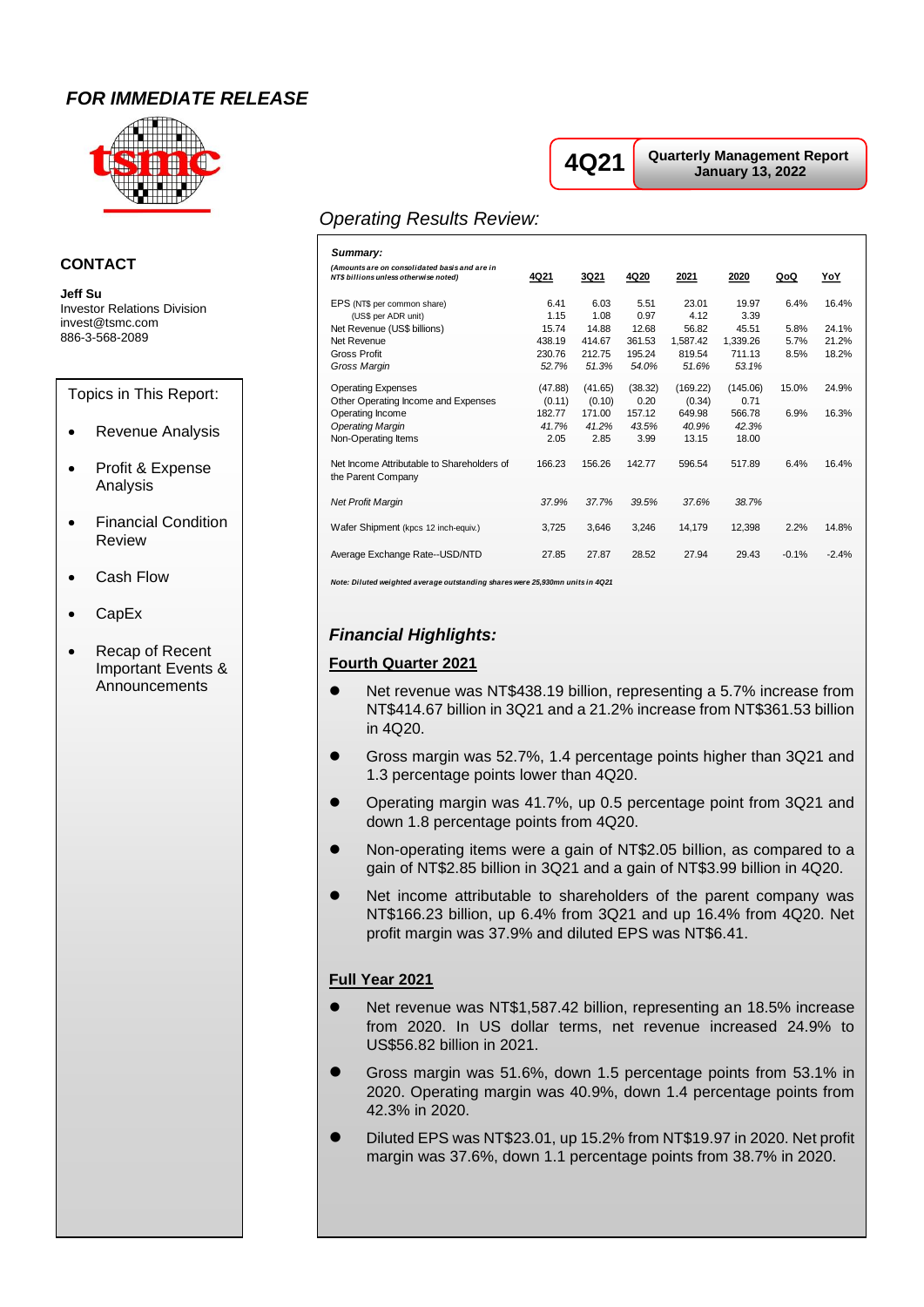#### **I. Revenue Analysis**

| Wafer Revenue by Technology       | 4Q21  | 3Q21 | 4Q20 |
|-----------------------------------|-------|------|------|
| 5nm                               | 23%   | 18%  | 20%  |
| 7nm                               | 27%   | 34%  | 29%  |
| 16 <sub>nm</sub>                  | 13%   | 13%  | 13%  |
| 20nm                              | $0\%$ | 0%   | 1%   |
| 28nm                              | 11%   | 10%  | 11%  |
| 40/45nm                           | 8%    | 8%   | 8%   |
| 65nm                              | 5%    | 4%   | 5%   |
| 90nm                              | 2%    | 2%   | 2%   |
| 0.11/0.13um                       | 3%    | 3%   | 3%   |
| 0.15/0.18um                       | 6%    | 6%   | 7%   |
| 0.25um and above                  | 2%    | 2%   | 1%   |
|                                   |       |      |      |
| Net Revenue by Platform           | 4Q21  | 3Q21 | 4020 |
| Smartphone                        | 44%   | 44%  | 51%  |
| <b>High Performance Computing</b> | 37%   | 37%  | 31%  |

| 9% | 9% | 7% |
|----|----|----|
| 4% | 4% | 3% |
| 3% | 3% | 4% |
| 3% | 3% | 4% |
|    | .  |    |

| Net Revenue by Geography | 4Q21 | 3Q21 | 4Q20 |
|--------------------------|------|------|------|
| North America            | 66%  | 65%  | 73%  |
| Asia Pacific             | 12%  | 13%  | 12%  |
| China                    | 12%  | 11%  | 6%   |
| <b>EMEA</b>              | 5%   | 6%   | 5%   |
| Japan                    | 5%   | 5%   | 4%   |

| Wafer Revenue by Technology | 2021  | 2020  |
|-----------------------------|-------|-------|
| 5 <sub>nm</sub>             | 19%   | 8%    |
| 7 <sub>nm</sub>             | 31%   | 33%   |
| 16 <sub>nm</sub>            | 14%   | 17%   |
| 20 <sub>nm</sub>            | $0\%$ | $1\%$ |
| 28nm                        | 11%   | 13%   |
| 40/45nm                     | 7%    | 9%    |
| 65 <sub>nm</sub>            | 5%    | 5%    |
| 90 <sub>nm</sub>            | 2%    | 2%    |
| 0.11/0.13um                 | 3%    | 3%    |
| 0.15/0.18um                 | 6%    | 7%    |
| 0.25 um and above           | 2%    | 2%    |

| Net Revenue by Platform             | 2021 | 2020 |
|-------------------------------------|------|------|
| Smartphone                          | 44%  | 48%  |
| <b>High Performance Computing</b>   | 37%  | 33%  |
| Internet of Things                  | 8%   | 8%   |
| Automotive                          | 4%   | 3%   |
| <b>Digital Consumer Electronics</b> | 4%   | 4%   |
| <b>Others</b>                       | 3%   | 4%   |
|                                     |      |      |
| Net Revenue by Geography            | 2021 | 2020 |
| North America                       | 65%  | 62%  |
| Asia Pacific                        | 14%  | 11%  |
| China                               | 10%  | 17%  |
| <b>EMEA</b>                         | 6%   | 5%   |
| Japan                               | 5%   | 5%   |

# *Revenue Analysis:*

In the fourth quarter, revenue increased 5.7% quarterover-quarter, supported by strong demand for our industry-leading 5nm technologies.

By technology, 5nm process technology contributed 23% of total wafer revenue in 4Q21 while 7nm accounted for 27%. Advanced technologies (7nm and below) accounted for 50% of total wafer revenue.

By platform, Smartphone and HPC represented 44% and 37% of net revenue respectively, while IoT, Automotive, DCE, and Others each represented 9%, 4%, 3%, and 3%.

Sequentially, revenue from Smartphone, HPC, IoT, and Automotive, DCE, and Others increased 7%, 3%, 3%, 10%, 2%, and 22% respectively from 3Q21.

From a geographic perspective, revenue from customers based in North America accounted for 66% of total net revenue in 4Q21, while revenue from Asia Pacific, China, EMEA (Europe, Middle East, and Africa) and Japan accounted for 12%, 12%, 5%, and 5% of total net revenue respectively.

On a full year basis, 5nm contribution reached 19% of total wafer revenue in 2021 while 7nm process technology contributed 31%. Advanced technologies (7nm and below) accounted for 50% of total wafer revenue, up from 41% in 2020.

By platform, revenue from Smartphone, HPC, IoT, Automotive, DCE, and Others increased 8%, 34%, 21%, 51%, 2%, and 9% respectively from 2020.

In 2021, revenue from customers based in North America accounted for 65% of total net revenue, while revenue from Asia Pacific, China, EMEA (Europe, Middle East, and Africa), and Japan accounted for 14%, 10%, 6%, and 5% of total net revenue respectively.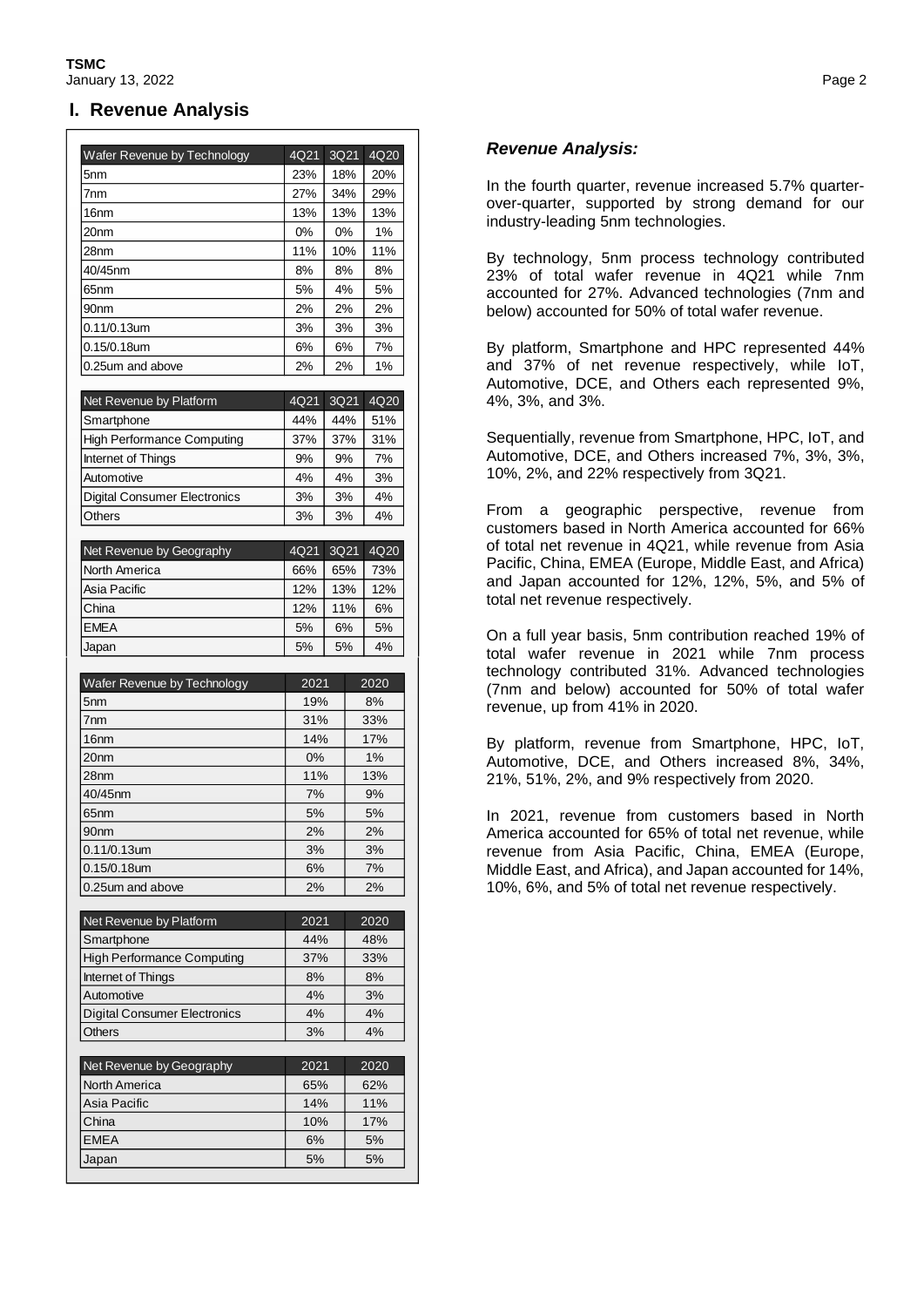# **II. Profit & Expense Analysis**

| II - 1. Gross Profit Analysis     |                |                       |                |                  |                  |  |
|-----------------------------------|----------------|-----------------------|----------------|------------------|------------------|--|
| (In NT\$ billions)<br>Net Revenue | 4Q21<br>438.19 | <b>3Q21</b><br>414.67 | 4Q20<br>361.53 | 2021<br>1.587.42 | 2020<br>1,339.26 |  |
| Cost of Revenue                   | (207.43)       | (201.92)              | (166.29)       | (767.88)         | (628.13)         |  |
| <b>Gross Profit</b>               | 230.76         | 212.75                | 195.24         | 819.54           | 711.13           |  |
| <b>Gross Margin</b>               | 52.7%          | 51.3%                 | 54.0%          | 51.6%            | 53.1%            |  |

| II - 2. Operating Income Analysis  |         |         |         |          |          |  |  |
|------------------------------------|---------|---------|---------|----------|----------|--|--|
| (In NT\$ billions)                 | 4Q21    | 3Q21    | 4Q20    | 2021     | 2020     |  |  |
| <b>Total Operating Expenses</b>    | (47.88) | (41.65) | (38.32) | (169.22) | (145.06) |  |  |
| Research & Development             | (32.24) | (30.87) | (29.94) | (124.73) | (109.49) |  |  |
| SG&A                               | (15.64) | (10.78) | (8.38)  | (44.49)  | (35.57)  |  |  |
| Other Operating Income and         |         |         |         |          |          |  |  |
| <b>Expenses</b>                    | (0.11)  | (0.10)  | 0.20    | (0.34)   | 0.71     |  |  |
| <b>Operating Income</b>            | 182.77  | 171.00  | 157.12  | 649.98   | 566.78   |  |  |
| <b>Operating Margin</b>            | 41.7%   | 41.2%   | 43.5%   | 40.9%    | 42.3%    |  |  |
| <b>Total Operating Expenses as</b> |         |         |         |          |          |  |  |
| % of Net Revenue                   | 11.0%   | 10.1%   | 10.6%   | 10.7%    | 10.8%    |  |  |

| II - 3. Non-Operating Items      |        |      |      |       |       |  |
|----------------------------------|--------|------|------|-------|-------|--|
| (In NT\$ billions)               | 4Q21   | 3Q21 | 4Q20 | 2021  | 2020  |  |
| L-T Investments                  | 1.65   | 1.52 | 1.36 | 5.60  | 3.59  |  |
| Net Interest Income (Expenses)   | (0.71) | 0.02 | 0.88 | 0.30  | 6.94  |  |
| Other Gains and Losses           | 1.11   | 1.31 | 1.75 | 7.25  | 7.47  |  |
| <b>Total Non-Operating Items</b> | 2.05   | 2.85 | 3.99 | 13.15 | 18.00 |  |

| <b>II - 4. Net Profit and EPS</b><br>(In NT\$ billions) | 4Q21    | <b>3Q21</b> | 4Q20    | 2021    | 2020    |
|---------------------------------------------------------|---------|-------------|---------|---------|---------|
| Income before Tax                                       | 184.82  | 173.85      | 161.11  | 663.13  | 584.78  |
| <b>Income Tax Expenses</b>                              | (18.45) | (17.37)     | (18.29) | (66.06) | (66.62) |
| <b>Effective Tax Rate</b>                               | 10.1%   | 10.1%       | 11.4%   | 10.0%   | 11.5%   |
| Net Income Attributable to the                          |         |             |         |         |         |
| <b>Parent Company</b>                                   | 166.23  | 156.26      | 142.77  | 596.54  | 517.89  |
| <b>Net Profit Margin</b>                                | 37.9%   | 37.7%       | 39.5%   | 37.6%   | 38.7%   |
| EPS (NT\$ per common share)                             | 6.41    | 6.03        | 5.51    | 23.01   | 19.97   |

#### *Gross Profit Analysis:*

Gross margin was 52.7% in 4Q21, 1.4 percentage points higher than 3Q21, mainly due to continuous cost improvement efforts.

On a full year basis, gross margin was 51.6% in 2021, down 1.5 percentage points from 2020, mainly reflecting an unfavorable foreign exchange rate and N5 dilution, partially offset by cost improvement efforts.

#### *Operating Income Analysis:*

Total operating expenses increased NT\$6.23 billion to NT\$47.88 billion in 4Q21, mainly due to the vaccine donation expense as part of our COVID-19 relief efforts.

For full year 2021, total operating expenses represented 10.7% of net revenue, as compared to 10.8% in 2020.

#### *Non-Operating Items:*

Total non-operating items were a gain of NT\$2.05 billion in 4Q21, as compared to a gain of NT\$2.85 billion in 3Q21. The decrease was mainly due to higher interest expenses.

On a full year basis, total non-operating items decreased by NT\$4.85 billion to a gain of NT\$13.15 billion in 2021.

#### *Net Profit and EPS:*

Net income attributable to shareholders of the parent company was NT\$166.23 billion in 4Q21, up 6.4% from 3Q21 and up 16.4% from 4Q20.

On a full year basis, both net income and EPS increased by 15.2% from 2020.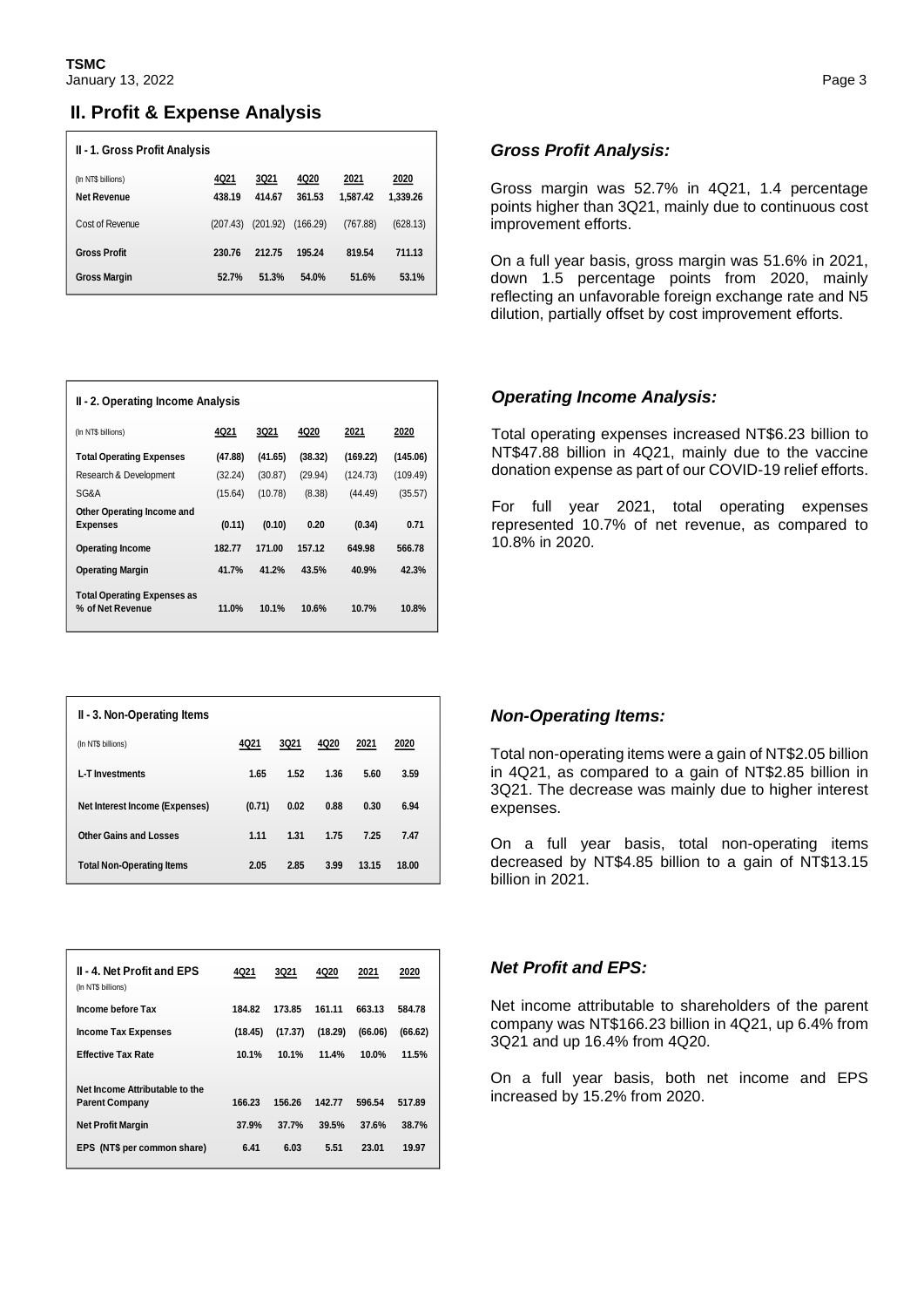## **III. Financial Condition Review**

| III - 1. Liquidity Analysis<br>(Balance Sheet Items)                 |          |             |          |
|----------------------------------------------------------------------|----------|-------------|----------|
| (In NT\$ billions)                                                   | 4Q21     | <b>3Q21</b> | 4Q20     |
| Cash & Marketable Securities                                         | 1,188.46 | 975.82      | 791.48   |
| Accounts Receivable                                                  | 198.30   | 187.17      | 146.04   |
| Inventories                                                          | 193.10   | 182.23      | 137.35   |
| <b>Other Current Assets</b>                                          | 27.21    | 25.42       | 17.31    |
| <b>Total Current Assets</b>                                          | 1,607.07 | 1,370.64    | 1.092.18 |
| Short-term Loans                                                     | 114 92   | 118.84      | 88.56    |
| <b>Accounts Payable</b><br>Current Portion of Bonds Payable and Bank | 194 46   | 172 26      | 198.90   |
| Loans                                                                | 4.57     | 0.00        | 2.60     |
| Dividends Payable                                                    | 142.62   | 142.62      | 129.65   |
| <b>Accrued Liabilities and Others</b>                                | 282.93   | 221.90      | 197.44   |
| <b>Total Current Liabilities</b>                                     | 739.50   | 655.62      | 617.15   |
| Current Ratio (x)                                                    | 2.2      | 2.1         | 1.8      |
| <b>Net Working Capital</b>                                           | 867.57   | 715.02      | 475.03   |

### *Liquidity Analysis:*

Total current assets increased by NT\$236.43 billion, mainly due to the increase of NT\$212.64 billion in cash and marketable securities.

Total current liabilities increased by NT\$83.88 billion, mainly due to the increase of NT\$22.20 billion in accounts payable and the increase of NT\$61.03 billion in accrued liabilities and others.

Net working capital was NT\$867.57 billion and current ratio was 2.2x in 4Q21.

| III - 2. Receivable/Inventory Days |      |             |      |
|------------------------------------|------|-------------|------|
| (In Number of Days)                |      |             |      |
|                                    | 4Q21 | <b>3Q21</b> | 4Q20 |
| Days of Receivable                 | 40   | 40          | 39   |
| Days of Inventory                  | 88   | 85          | 73   |
|                                    |      |             |      |

| III - 3. Debt Service         |          |             |          |
|-------------------------------|----------|-------------|----------|
| (In NT\$ billions)            | 4Q21     | <b>3Q21</b> | 4Q20     |
| Cash & Marketable Securities  | 1,188.46 | 975.82      | 791.48   |
| <b>Interest-Bearing Debts</b> | (732.87) | (582.05)    | (347.23) |
| <b>Net Cash Reserves</b>      | 455.59   | 393.77      | 444.25   |

### *Receivable and Inventory Days:*

Days of receivable was 40 days in 4Q21.

Days of inventory increased 3 days to 88 days in 4Q21, primarily due to N5 wafer prebuild.

#### *Debt Service:*

Net cash reserves increased NT\$61.82 billion to NT\$455.59 billion in 4Q21.

Interest-bearing debts increased NT\$150.82 billion in 4Q21, mainly due to the issuance of NT\$157.47 billion in corporate bonds.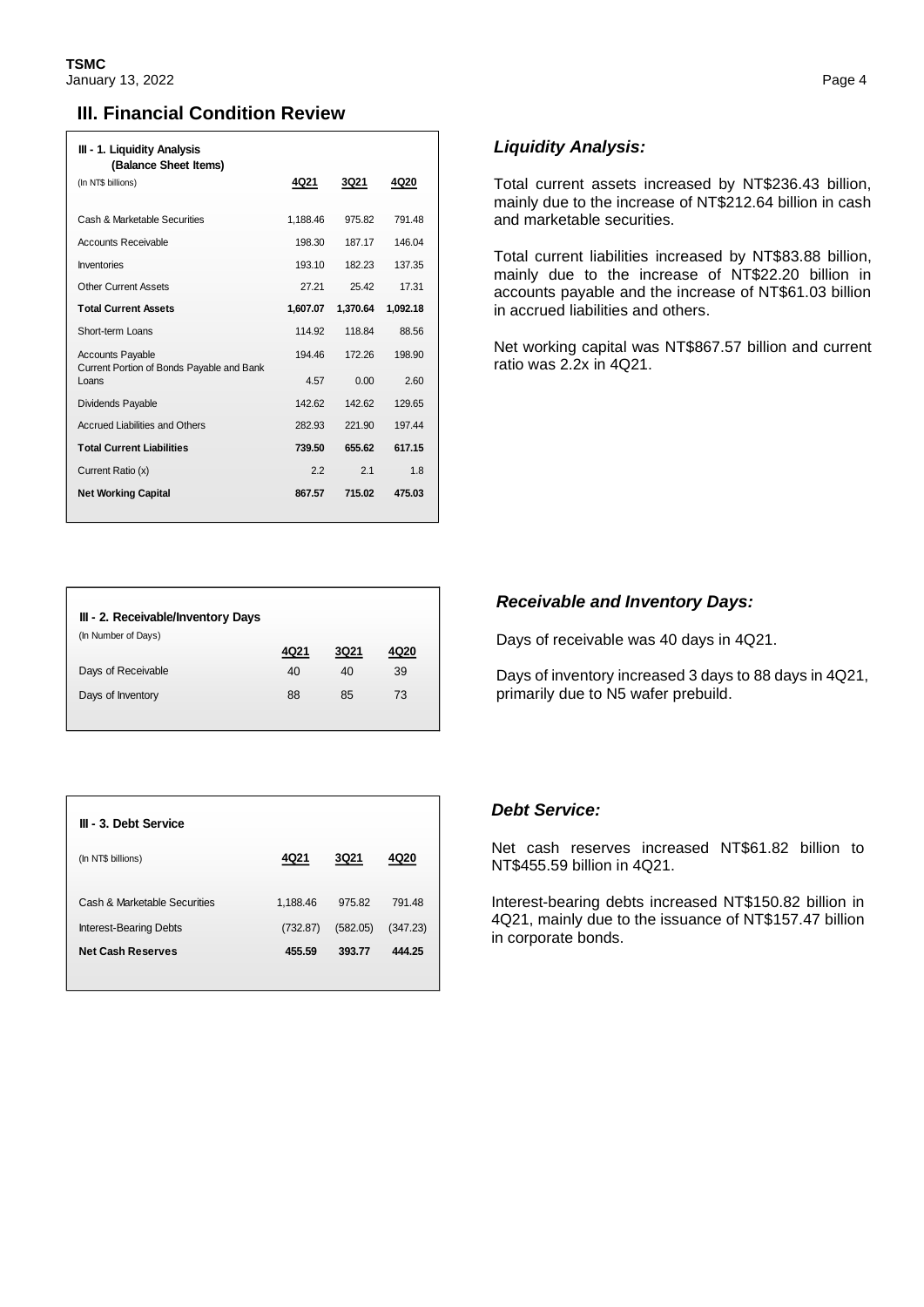#### **IV. Cash Flow**

| IV - 1. Quarterly Cash Flow Analysis |              |          |          |  |  |
|--------------------------------------|--------------|----------|----------|--|--|
| (In NT\$ billions)                   | 4Q21<br>3Q21 |          | 4Q20     |  |  |
| Income before Tax                    | 184.82       | 173.85   | 161.11   |  |  |
| Depreciation & Amortization          | 110.66       | 107.03   | 97.56    |  |  |
| Other Operating Sources/(Uses)       | 82.72        | 37.83    | 0.46     |  |  |
| <b>Net Operating Sources/(Uses)</b>  | 378.20       | 318.71   | 259.13   |  |  |
| <b>Capital Expenditures</b>          | (235.56)     | (188.64) | (88.68)  |  |  |
| Marketable Financial Instruments     | (8.38)       | 9.07     | (1.52)   |  |  |
| Other Investing Sources/(Uses)       | (1.40)       | 2.55     | (0.76)   |  |  |
| <b>Net Investing Sources/(Uses)</b>  | (245.34)     | (177.02) | (90.96)  |  |  |
| Short-term Loans                     | (1.86)       | (18.09)  | (67.35)  |  |  |
| Cash Dividends                       | (71.31)      | (64.83)  | (64.83)  |  |  |
| <b>Bonds Payable</b>                 | 157.47       | 49.32    | 30.50    |  |  |
| Other Financing Sources/(Uses)       | (2.02)       | (1.73)   | 0.47     |  |  |
| <b>Net Financing Sources/(Uses)</b>  | 82.28        | (35.33)  | (101.21) |  |  |
| <b>Exchange Rate Changes</b>         | (3.96)       | (0.53)   | (10.99)  |  |  |
| <b>Cash Position Net Changes</b>     | 211.18       | 105.83   | 55.97    |  |  |
| <b>Ending Cash Balance</b>           | 1.064.99     | 853.81   | 660.17   |  |  |

| IV - 1.2. Annual Cash Flow Analysis |          |          |          |  |  |
|-------------------------------------|----------|----------|----------|--|--|
| (In NT\$ billions)                  | 2021     | 2020     | Diff.    |  |  |
| Income before Tax                   | 663.13   | 584.78   | 78.35    |  |  |
| Depreciation & Amortization         | 422.40   | 331.73   | 90.67    |  |  |
| Other Operating Sources/(Uses)      | 26.63    | (93.84)  | 120.47   |  |  |
| <b>Net Operating Sources/(Uses)</b> | 1,112.16 | 822.67   | 289.49   |  |  |
| <b>Capital Expenditures</b>         | (839.20) | (507.24) | (331.96) |  |  |
| Marketable Financial Instruments    | 4.28     | 0.31     | 3.97     |  |  |
| Other Investing Sources/(Uses)      | (1.45)   | 1.15     | (2.60)   |  |  |
| <b>Net Investing Sources/(Uses)</b> | (836.37) | (505.78) | (330.59) |  |  |
| Short-term Loans                    | 35.67    | (31.57)  | 67.24    |  |  |
| Cash Dividends                      | (265.79) | (259.30) | (6.49)   |  |  |
| <b>Bonds Payable</b>                | 361.99   | 204.93   | 157.06   |  |  |
| Other Financing Sources/(Uses)      | 4.74     | (2.68)   | 7.42     |  |  |
| <b>Net Financing Sources/(Uses)</b> | 136.61   | (88.62)  | 225.23   |  |  |
| <b>Exchange Rate Changes</b>        | (7.58)   | (23.50)  | 15.92    |  |  |
| <b>Cash Position Net Changes</b>    | 404.82   | 204.77   | 200.05   |  |  |
| <b>Ending Cash Balance</b>          | 1,064.99 | 660.17   | 404.82   |  |  |

#### *Summary of Cash Flow:*

During the fourth quarter, cash generated from operating activities totaled NT\$378.20 billion, including (1) NT\$184.82 billion from income before tax, (2) NT\$110.66 billion from depreciation & amortization expenses, and (3) NT\$82.72 billion from other operating sources. The other operating sources were mainly attributable to the receipt of customers' commitment to retain capacity.

Net cash used in investing activities was NT\$245.34 billion in 4Q21, primarily attributable to capital expenditures of NT\$235.56 billion.

Net cash generated from financing activities was NT\$82.28 billion, mainly reflecting the issuance of NT\$157.47 billion in corporate bonds, partially offset by the payment of 1Q21 cash dividends of NT\$71.31 billion.

As a result, cash position increased NT\$211.18 billion to NT\$1,064.99 billion at the end of 4Q21.

On a full year basis, cash generated from operating activities totaled NT\$1,112.16 billion, including (1) NT\$663.13 billion from income before tax, (2) NT\$422.40 billion from depreciation & amortization, and (3) NT\$26.63 billion from other operating sources. The other operating sources were mainly attributable to the receipt of customers' commitment to retain capacity, partially offset by income tax payment.

Net cash used in investing activities was NT\$836.37 billion, primarily including capital expenditures of NT\$839.20 billion.

Net cash generated from financing activities totaled NT\$136.61 billion, mainly reflecting the issuance of corporate bonds, partially offset by the payment of cash dividends.

At the end of 2021, cash position was NT\$1,064.99 billion.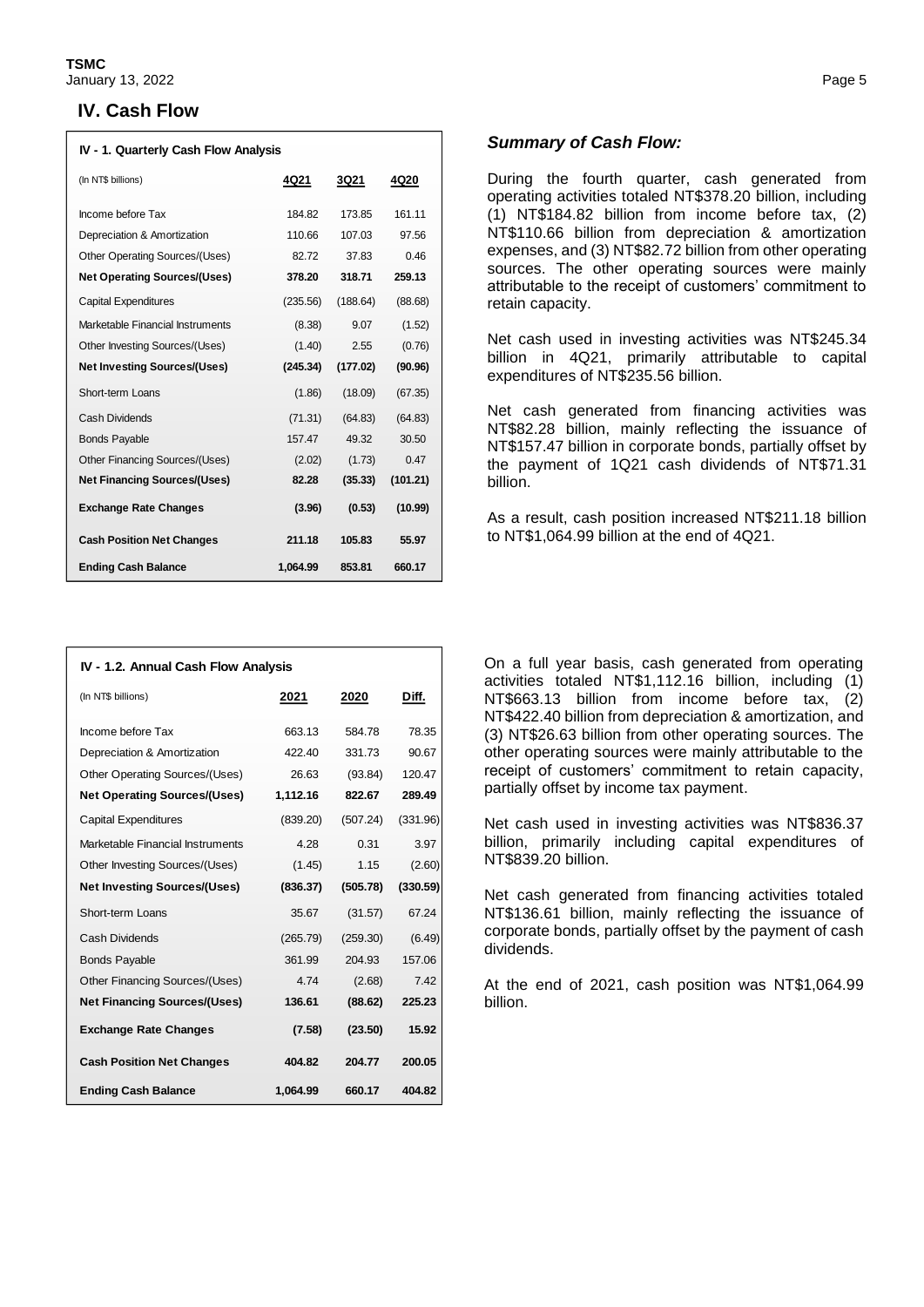

# **V. CapEx**

| V. Capital Expenditures     |      |             |      |      |       |  |
|-----------------------------|------|-------------|------|------|-------|--|
| (in US\$ billions)          | 4021 | <b>3Q21</b> | 2021 | 1021 | 2021  |  |
| <b>Capital Expenditures</b> | 8.46 | 6.77        | 5.97 | 8.84 | 30.04 |  |

#### *Operating and Free Cash Flow:*

Free cash flow increased NT\$12.57 billion to an inflow of NT\$142.64 billion in 4Q21, mainly due to the increase in operating cash flow during the quarter.

Total free cash flow generated in 2021 was NT\$272.96 billion, a decrease from NT\$315.43 billion in 2020, as capital expenditures increased faster than operating cash flow in 2021.

#### *Capital Expenditures:*

Capital expenditures for TSMC on a consolidated basis totaled US\$8.46 billion in 4Q21 and US\$30.04 billion for the year.